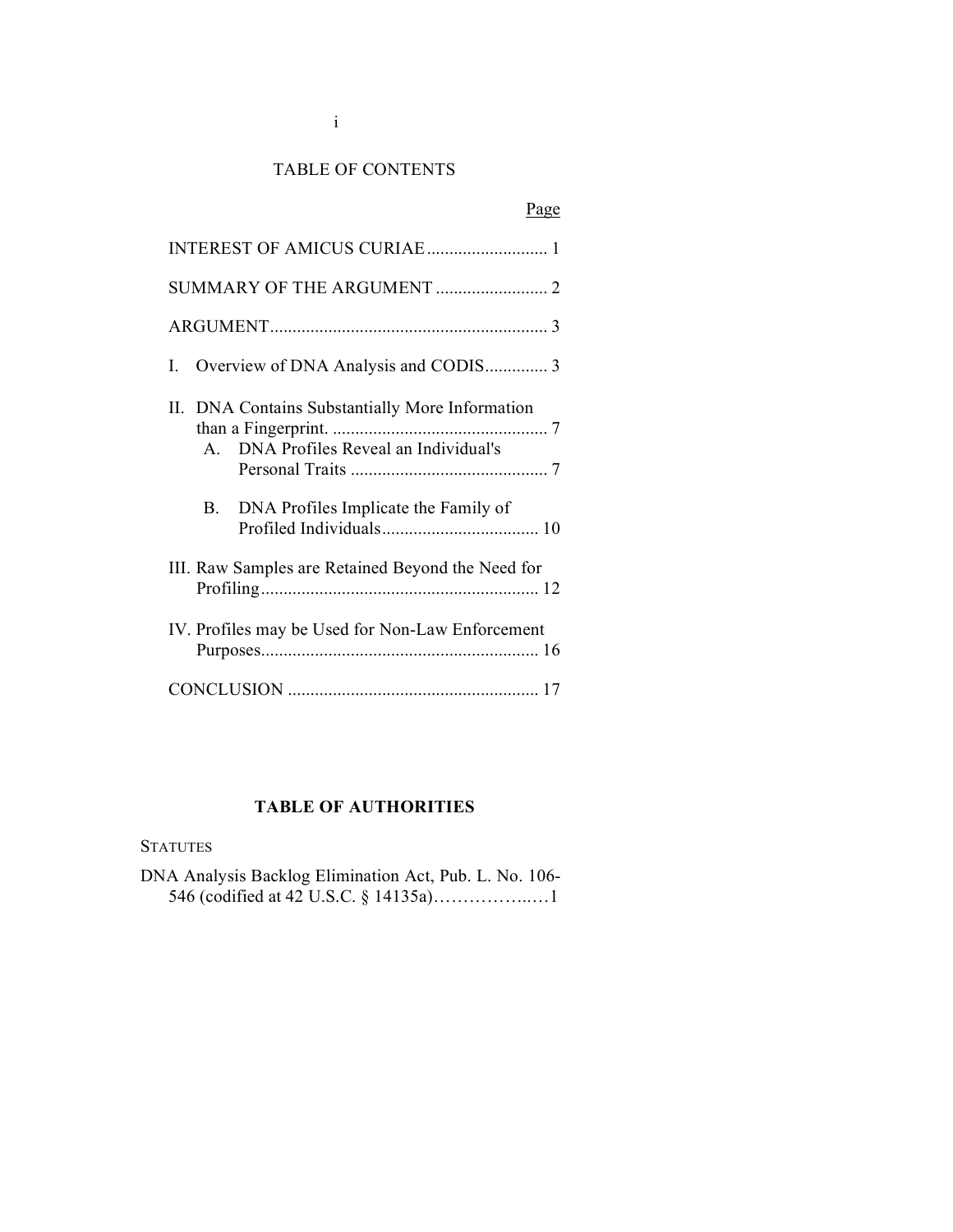| Violence Against Women Act § 1004, Pub. L. No. 109- |
|-----------------------------------------------------|
|                                                     |
|                                                     |
|                                                     |
|                                                     |
|                                                     |
|                                                     |
|                                                     |

#### OTHER AUTHORITIES

- Christopher H. Asplen, American Society of Law, Medicine, & Ethics, *The Non-Forensic use of Biological Samples Taken for Forensic Purposes: An International Perspective* ...………………………..17
- Australian Law Reform Commission, *Essentially Yours: The Protection of Human Genetic Information in Australia* (2003)…………………………………8, 9
- Australian National Health and Medical Research Council, *National Statement on Ethical Conduct in Research Involving Humans*, Canberra (1999)……… …………………………………………………..…14
- Seth Axelrad, American Society of Law, Medicine & Ethics*, Survey of State DNA Database Statutes* (2005) ..…………………....………………………13, 15, 16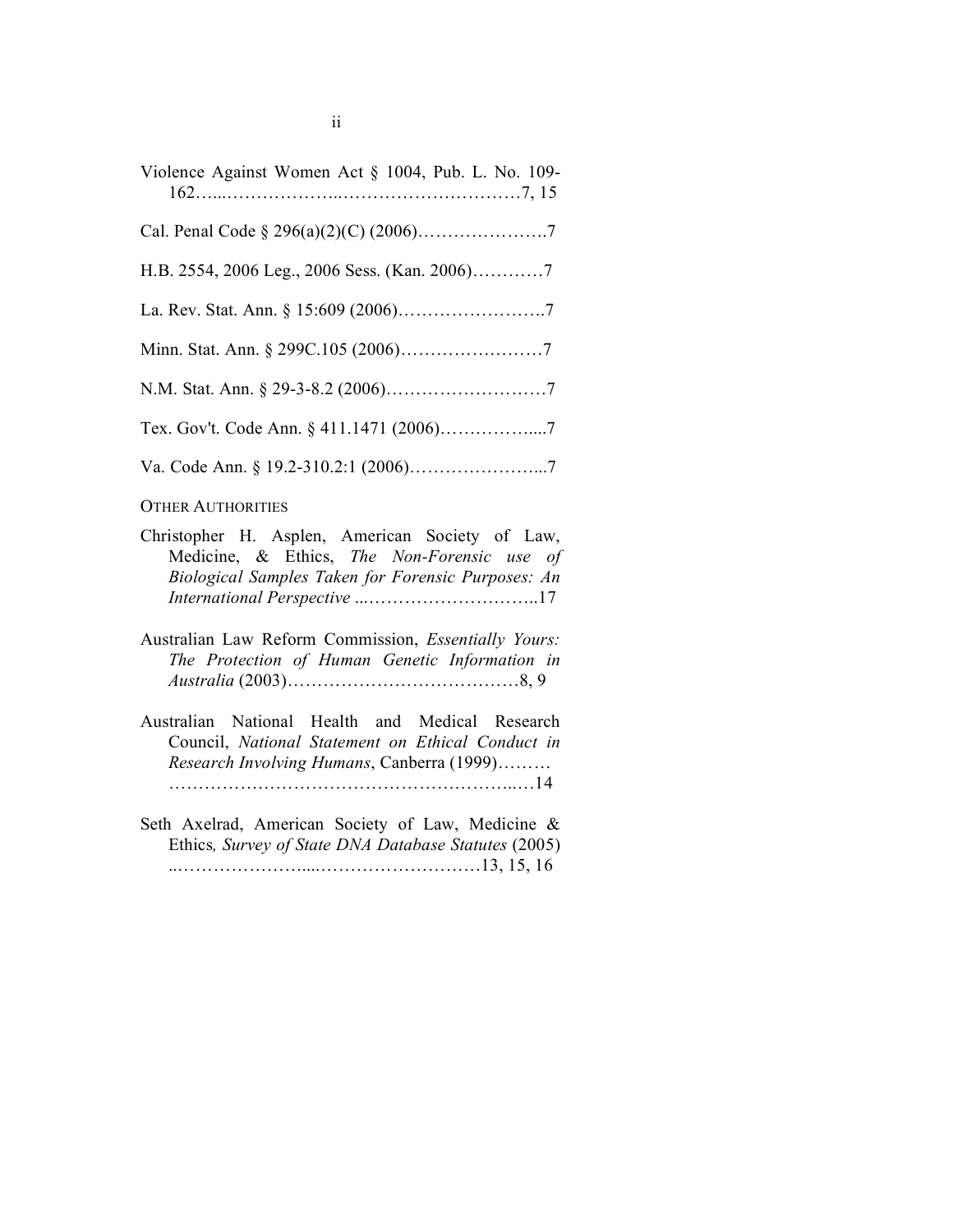| Seth Axelrad, American Society of Law, Medicine &<br>Ethics, State Regulations on Low Stringency /<br>Familial Searches of DNA Databases (2004)            |
|------------------------------------------------------------------------------------------------------------------------------------------------------------|
| Frederick R. Bieber et al., Finding Criminals Through<br>DNA of Their Relatives, 312 Science 1315-16 (2006).                                               |
| Comm. on DNA Tech. in Forensic Science of the Nat'l<br>Acad. of Science, DNA Technology in Forensic<br>Science (Nat'l Acad. Press 1992) 13                 |
| Gareth Cook, Near match of DNA could lead police to<br>more suspects, Boston Globe, May 12, 2006                                                           |
| FBI, U.S. Dep't of Justice, CODIS Participating States                                                                                                     |
| FBI, U.S. Dep't of Justice, FBI CODIS - National DNA                                                                                                       |
| FBI, U.S. Dep't of Justice, The FBI's Combined DNA<br>Index System Program Brochure (April 2000)                                                           |
| FBI, U.S. Dep't of Justice, Science and Technology in the<br>Name of Justice, Part 2: FBI DNA Database Passes<br>an Important Milestone (Feb. 3, 2004)6, 7 |
| FBI, U.S. Dep't of Justice, Standards for Forensic DNA                                                                                                     |
| $C$ Condinger $DMA$ $DusBlim, Indomation$ $Dum, M_2$ 22/01                                                                                                 |

G. Gardiner, *DNA Profiling: Information Paper No 22/01* (2002) Victorian Parliamentary Library……………14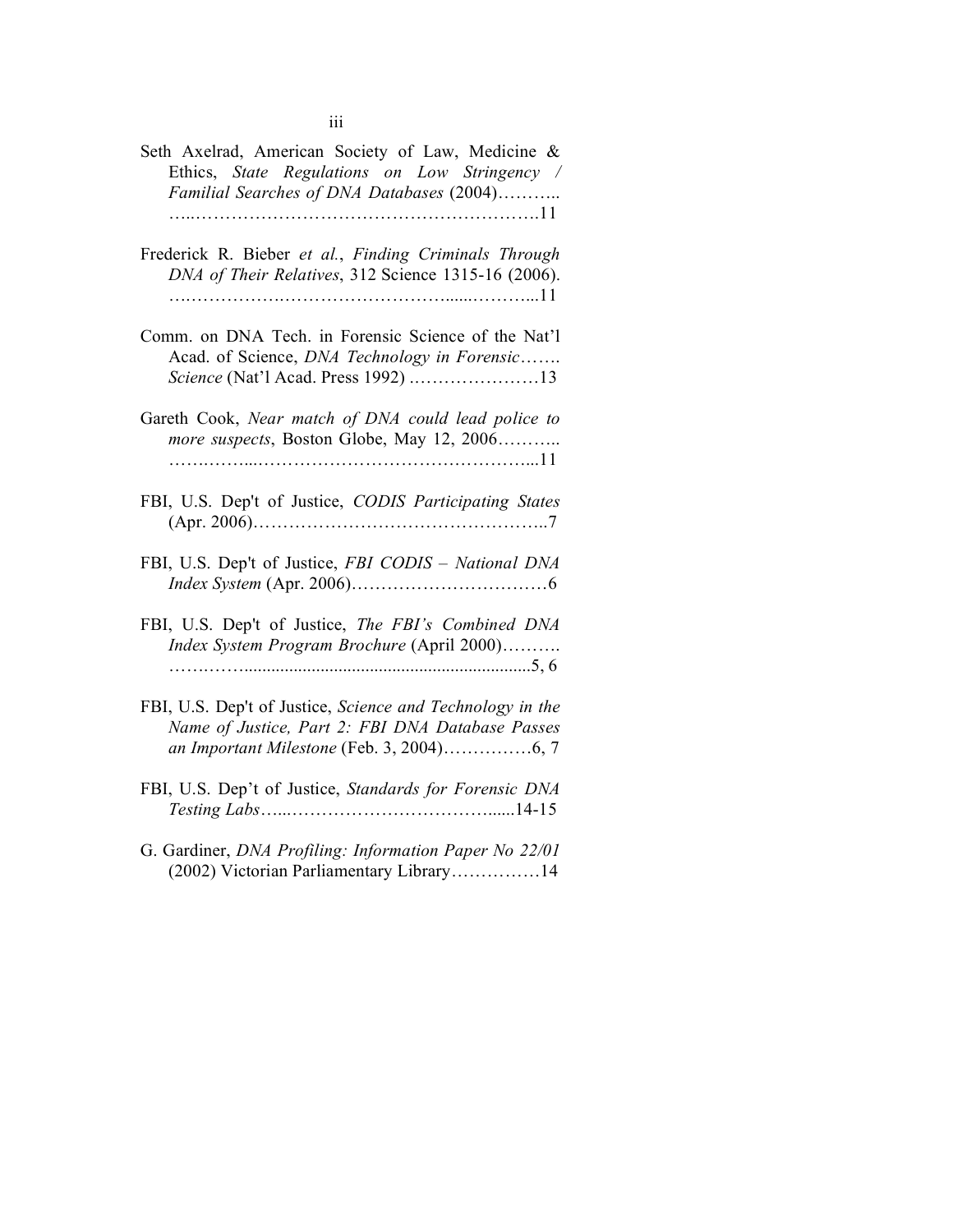- W. Wayt Gibbs, *The Unseen Genome: Gems among the Junk*, Scientific American, Nov. 2003.……....9, 10
- Human Genome Project, U.S. Dep't of Energy, *DNA Forensics*………………………………..2, 3, 6, 8, 12
- Nat'l Comm'n for the Future of DNA Evidence, U.S. Dep't of Justice, *The Future of Forensic DNA Testing: Predictions of the Research and Development Working Group* (2000)………………..3, 4, 5, 6, 9-17
- National Institute of Justice, U.S. Dep't of Justice, *NIJ Special Report: Using DNA to Solve Cold Cases* (2002)…………….……...………………….3, 4, 5, 7
- Daniel J. Solove & Marc Rotenberg, *Information Privacy Law* (2003)…………………………………………..3
- W. Austl. Police Serv., *Sample Destruction*……….13, 14
- *Advancing Justice through the Use of DNA Technology*, Statement of the White House (Mar. 2003)………..16
- Adam Woolfe et al., *Highly Conserved Non-Coding Sequences Are Associated with Vertebrate Development*, 3 PLoS Biology (2005)……………...10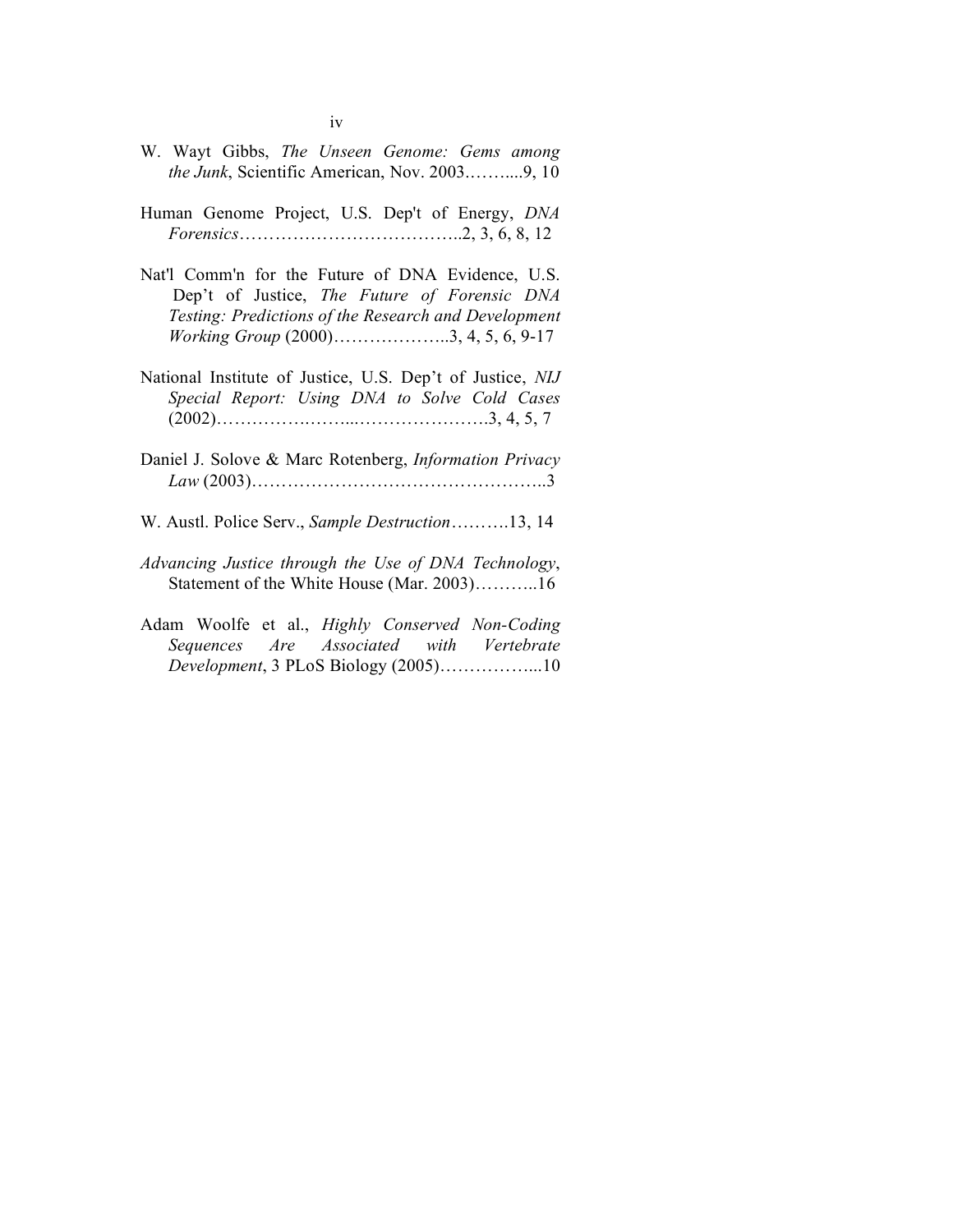### **INTEREST OF AMICUS CURIAE<sup>1</sup>**

The Electronic Privacy Information Center is a public interest research center in Washington, D.C. that was established to focus public attention on emerging civil liberties issues and to protect privacy, the First Amendment, and other constitutional values. EPIC has participated as amicus curiae in numerous privacy cases, including most recently *Hiibel v. Sixth Judicial Circuit of Nevada*, 542 U.S. 177 (2004); *Doe v. Chao*, 540 U.S. 614 (2003); *Smith v. Doe*, 538 U.S. 84 (2003); *Department of Justice v. City of Chicago*; 537 U.S. 1229 (2003); *Watchtower Bible and Tract Society of N.Y., Inc. v. Village of Stratton*, 536 U.S. 150 (2002); *Reno v. Condon*, 528 U.S. 141 (2000); *Kohler v. Englade*, 365 F. Supp. 2d 751, *appeal docketed*, No. 05-30541 (5th Cir. May 25, 2005); *United States v. Kincade*, 379 F.3d 813 (9th Cir. 2004), *cert. denied* 544 U.S. 924 (2005); and *State v. Raines*, 857 A.2d 19 (Md. 2003).

In this case, the federal DNA Analysis Backlog Elimination Act of 2000, Pub. L. No. 06-546, codified as amended at 42 U.S.C. § 14135a ("the DNA Act"), compels the production of DNA samples from probationers in violation of the Fourth Amendment. DNA can reveal large amounts of personal information, and can potentially implicate members of an individual's family. Therefore, the growing retention and use of this type of information raises

<sup>&</sup>lt;sup>1</sup> This brief amicus curiae in support of the petition is submitted pursuant to Rule 37 of the Rules of this Court. Counsel for Petitioner and Respondent have consented to the filing of this brief. Counsel for Petitioner's consent letter has been filed with the Clerk of the Court; Counsel for Respondent's letter is anticipated. No counsel for a party authored this brief in whole or part, and no person or entity other than amicus curiae made a monetary contribution to the preparation or submission of this brief. Law school students participating in the EPIC Internet Public Interest Opportunities Program (IPIOP) Courtney Anne Barclay and Jay Tamboli assisted in the preparation of this brief.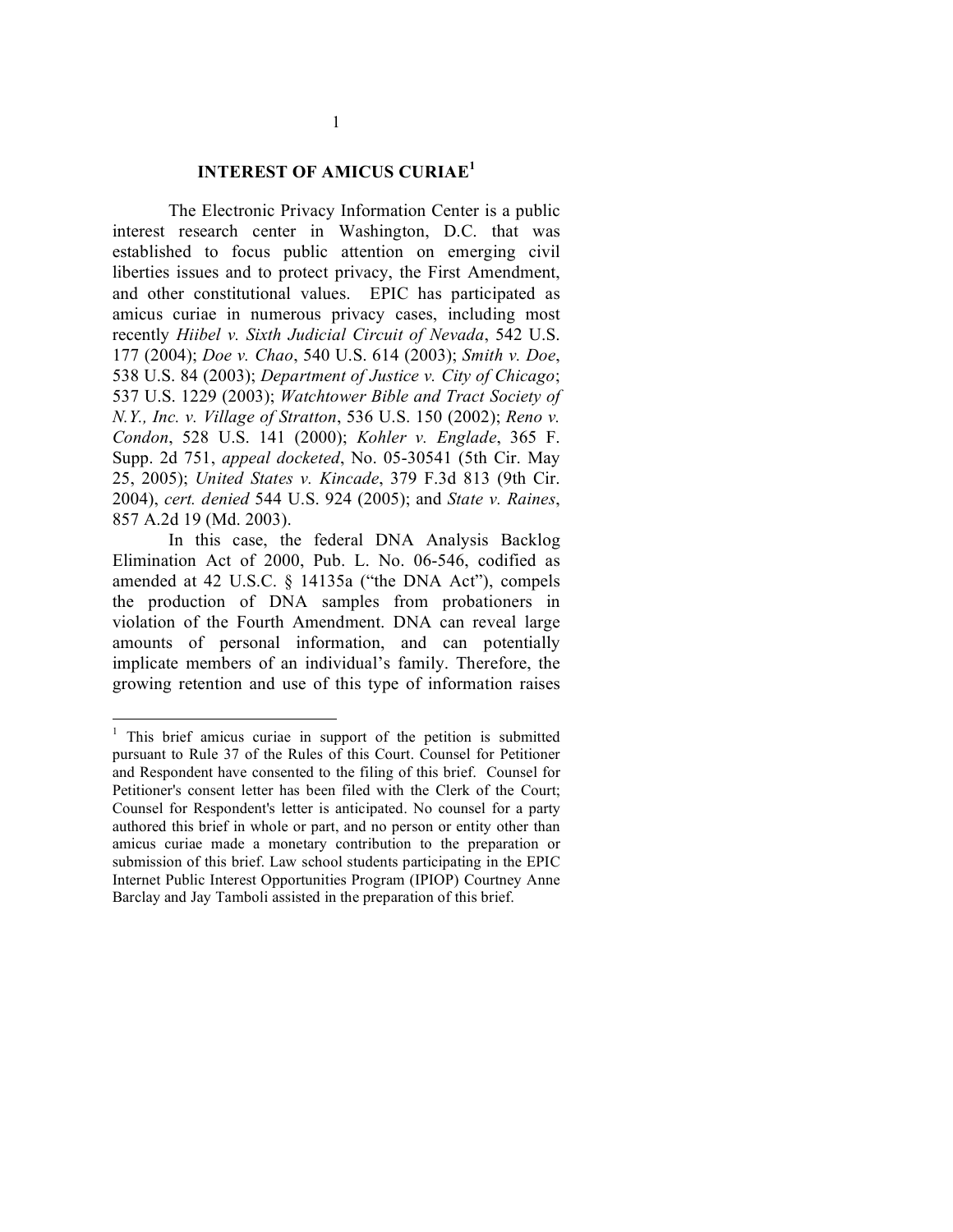serious privacy concerns. EPIC believes it is vital to understand the extent to which DNA retention and use implicates Fourth Amendment interests.

#### **SUMMARY OF THE ARGUMENT**

The compelled production of DNA samples from probationers unrelated to a particular criminal investigation violates the Fourth Amendment. Although commonly likened to a fingerprint, a pervasive law enforcement technique, a DNA sample can provide vast amounts of personal information not available from fingerprint analysis. DNA can provide:

> insights into many intimate aspects of a person and their families including susceptibility to particular diseases, legitimacy of birth, and perhaps predispositions to certain behaviors and sexual orientation. This increases the potential for genetic discrimination by government, insurers, employers, schools, banks, and others.

Human Genome Project, Dep't of Energy, *DNA Forensics*. 2

Even the limited profiles used in the national DNA database reveal much more information than a fingerprint. DNA profiles may also implicate an individual's family via familial searches. Moreover, the collection of DNA samples for a national DNA database raises the very real possibility that DNA samples collected at one point in time for one purpose will be used in the future for unrelated purposes.

 $\frac{1}{2}$ <sup>2</sup>http://www.ornl.gov/sci/techresources/Human\_Genome/elsi/forensics. shtml (last modified Jan. 12, 2004).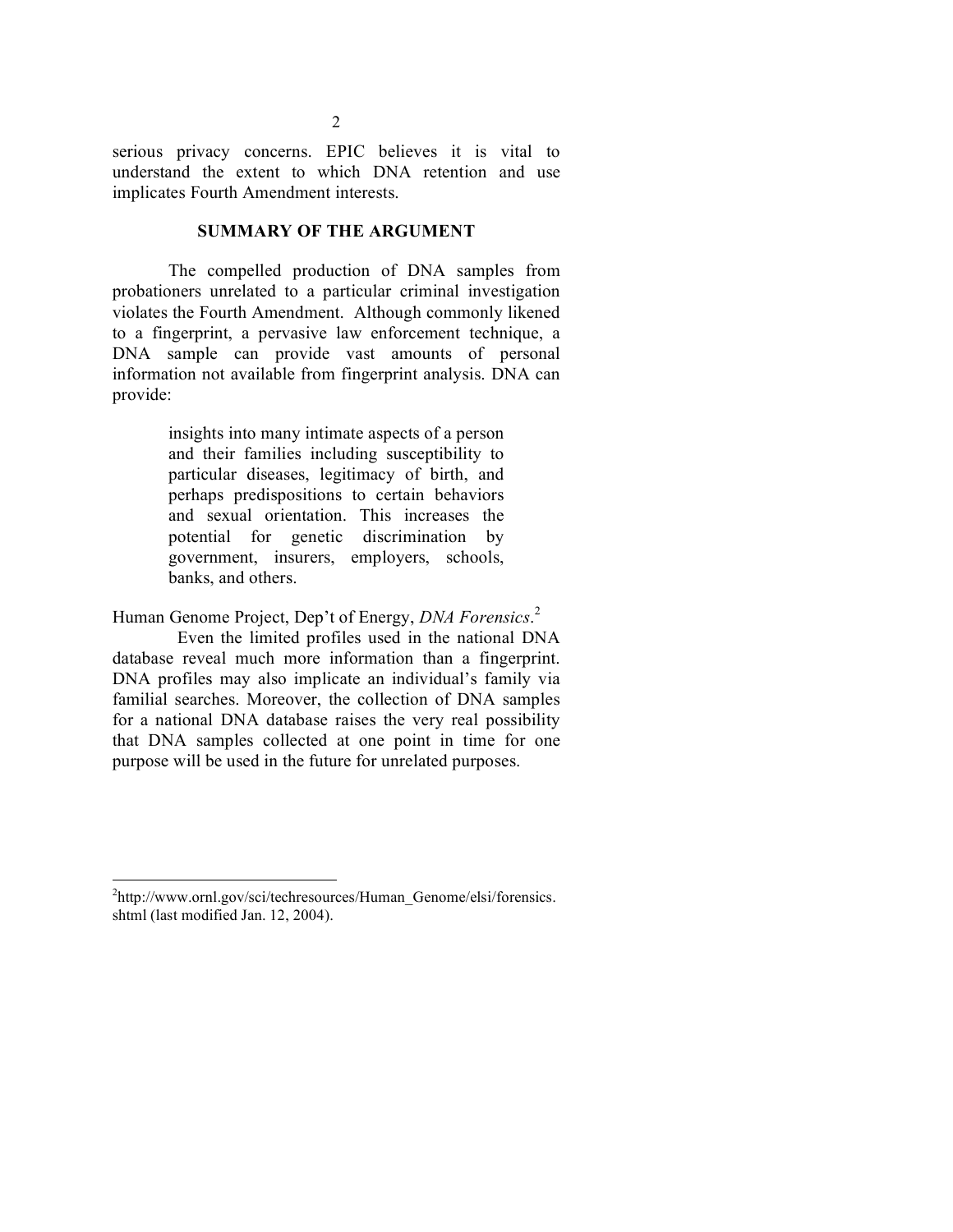#### **ARGUMENT**

#### **I. Overview of DNA Analysis and CODIS**

There is currently an effort underway to expand DNA collection to all arrestees in the United States. Daniel J. Solove & Marc Rotenberg, *Information Privacy Law* 268 (2003). The FBI maintains a national DNA database known as the Combined DNA Indexing System ("CODIS"). The FBI Laboratory's CODIS program allows federal, state, and local crime laboratories to collect, exchange and compare DNA profiles electronically. National Institute of Justice, U.S. Dep't of Justice, *NIJ Special Report: Using DNA to Solve Cold Cases* 9 (2002) [hereinafter *Using DNA to Solve Cold Cases*]. <sup>3</sup> The FBI has selected short tandem repeat ("STR") technology to generate profiles for CODIS. *Id.* at 6. STR technology is used to evaluate 13 specific regions, known as loci or markers, within DNA located in a cell's nucleus. *DNA Forensics, supra*. The 13 STR loci are located within "junk DNA," or DNA with no currently known function. Nat'l Comm'n for the Future of DNA Evidence, U.S. Dep't of justice, *The Future of Forensic DNA Testing: Predictions of the Research and Development Working Group* 10 (2000) [hereinafter *Future of Forensic DNA Testing*]. <sup>4</sup> The National Commission on the Future of DNA Evidence has stated that the 13 STR loci used to generate a CODIS profile "are not associated with specific, observable traits." *Id*. at 35. However, an individual's traits can be predicted based on the 13 STR loci. *Id*. at 35. For example, the differences between the loci are not evenly distributed throughout the population, and in fact there are different distributions in people of different races. *Id*. at 41. For example, the chance of finding the same allele at the same locus in two different Caucasian Americans ranges from about 3 percent to about 20 percent. *Id*. at 41.

 <sup>3</sup> http://www.ncjrs.org/pdffiles1/nij/194197.pdf.

<sup>4</sup> *available at* http://www.ncjrs.gov/pdffiles1/nij/183697.pdf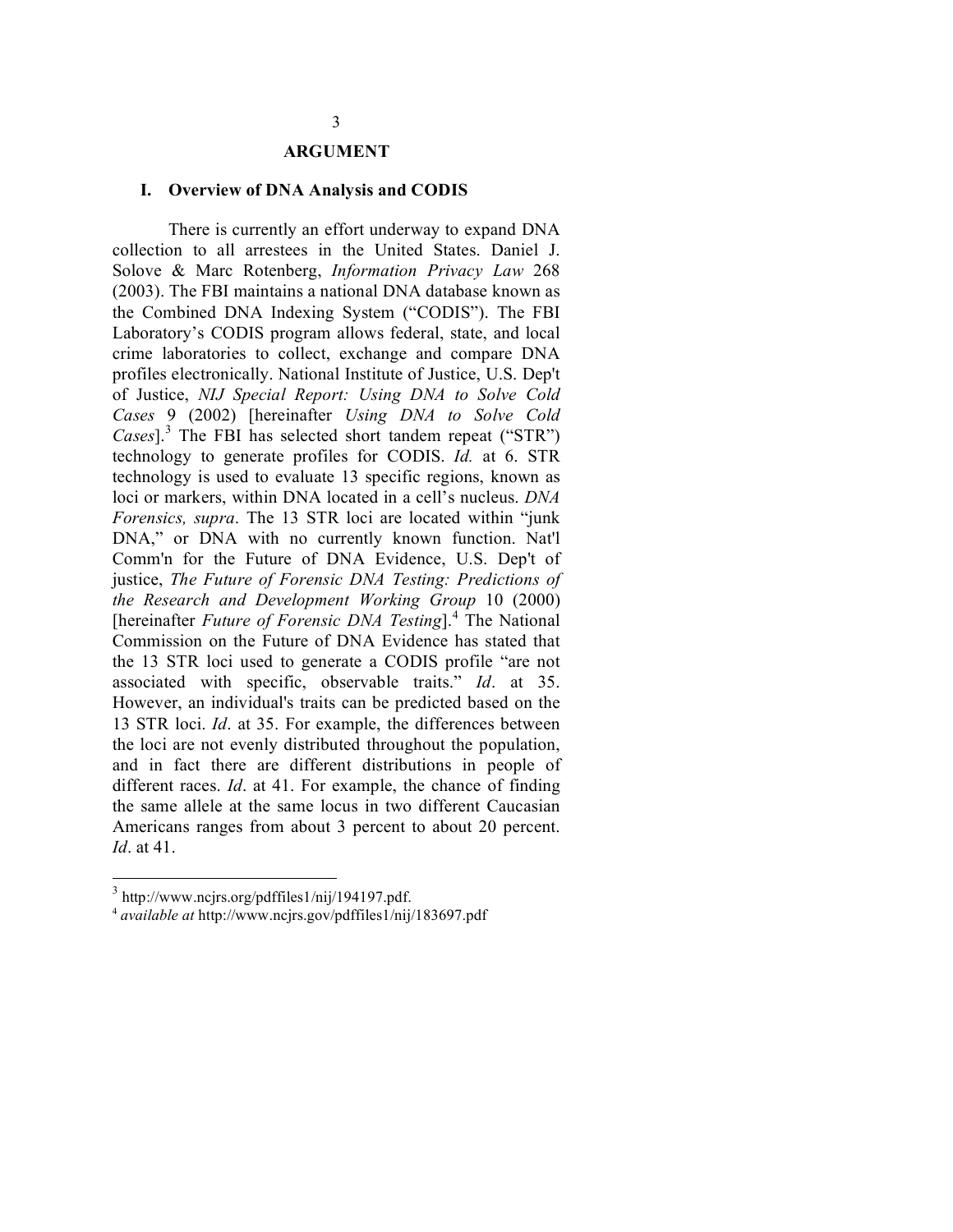The FBI has not required all 13 loci to be identical in order for a sample to be considered a match. Instead, they consider two profiles a match when there is better than a 99 percent chance that the person is the only person matching that profile in the relevant community, usually the United States. That is, if the statistics show that the matching part of the profile does not occur in any person in the United States with 99 percent certainty, and it has been shown that that part of the profile appears in two samples, the FBI considers it certain that the two samples came from the same person. *Id*. at 4, 58.

The FBI uses a formula for determining when two samples should be considered a match "to a reasonable degree of scientific certainty;" since the full strands of DNA are not compared, even a match at all 13 loci does not mean the strands of DNA are absolutely identical, and mutation and damage can lead to differences between DNA strands of the same person. The FBI assumes that allocation of alleles is independent at each locus, and that mating is randomly distributed; when there is suspicion that the samples to be compared came from the same subpopulation, a corrective factor is included to offset the higher likelihood of a false match. The chance of a match on each of the individual loci is known, and those probabilities for the matching loci are multiplied together. The product is then multiplied by 10 to compensate for possible uncertainties. This resulting probability must then be less than 1 in the US population. *Id*. at 58-59. Notably, this calculation allows a profile to be considered "unique" with as few as 7 loci.

DNA samples can become contaminated, and these contaminations can lead to inaccurate profiles for both suspect samples and crime-scene samples. *Using DNA to Solve Cold Cases, supra,* 34. Some samples may have been collected before DNA analysis was practical, and they could be stored in ways not designed to preserve the DNA. *Id*. at 34. Additionally, laboratory contamination is possible during the analysis. The amplification process also increases the chance that stray DNA may contaminate the sample. *Future of DNA*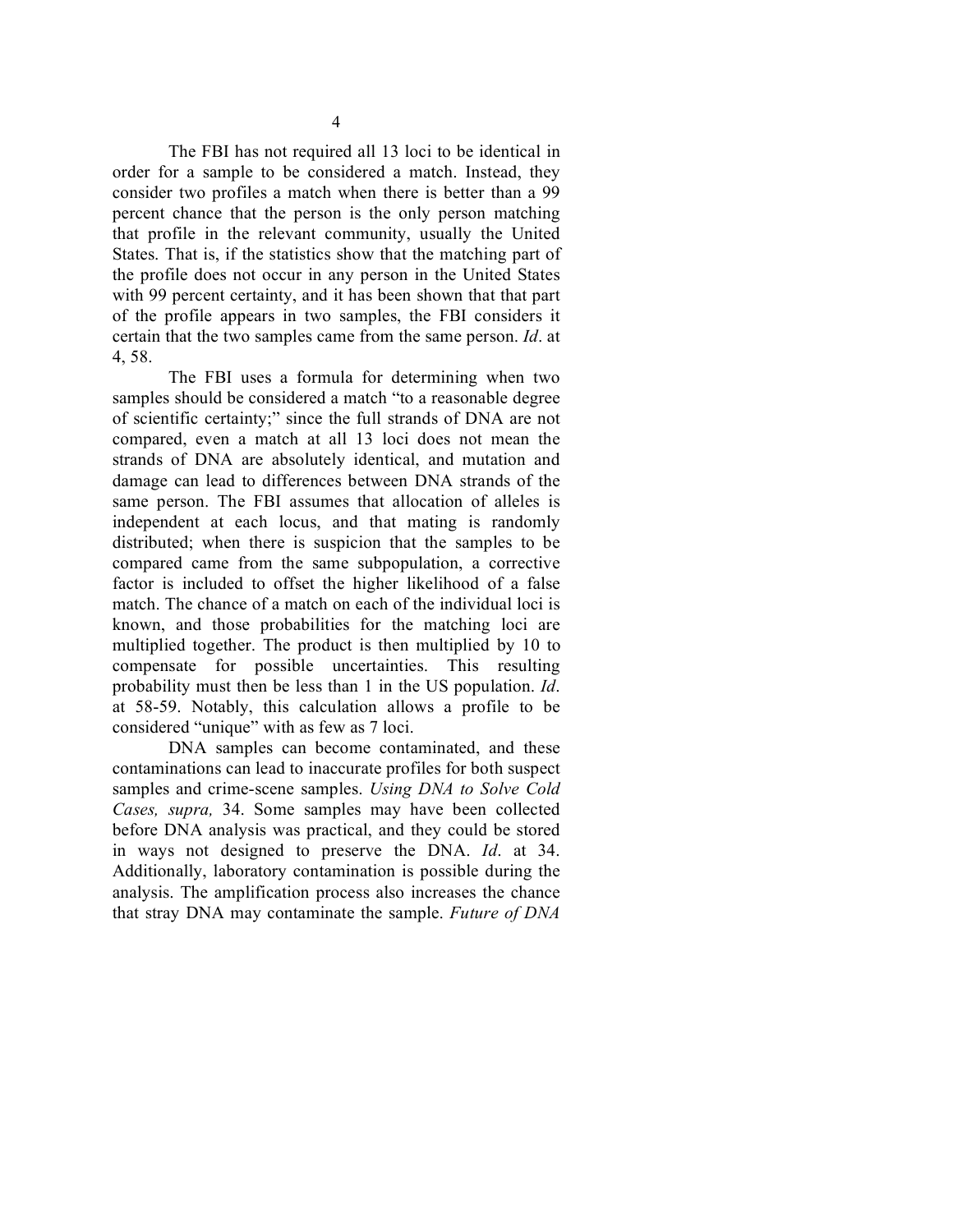*Forensic Testing, supra*, 42. Finally, errors can be introduced when the data is being entered into or read from the database. *Using DNA to Solve Cold Cases, supra,* 34. Because the FBI's formula, described above, contains several conservative measures, a false positive match at a single loci may not substantially lessen the likelihood that the samples came from the same person, but clearly the fewer actual matches there are, the less likely the samples are from the same person.

CODIS consists of three hierarchical tiers—local, state, and national—which operate in tandem as a nationally distributed database. *Using DNA to Solve Cold Cases, supra,* at 10. The National DNA Index System ("NDIS") is the highest tier, and makes it possible for all laboratories participating in CODIS to access and compare DNA profiles from across the country. *Id*. The second tier is the State DNA Index System ("SDIS"). *Using DNA to Solve Cold Cases, supra,* at 10. The third tier is the Local DNA Index System ("LDIS"), where DNA profiles are entered into the system by participating forensic labs throughout the country. *Id*. The tiered nature of the system enables each state and local agency to operate its DNA database in compliance with state and local laws. *Id*. DNA profiles in CODIS are organized in two indices: the Forensic Index and the Offender Index. FBI, U.S. Dep't of Justice, *The FBI's Combined DNA Index System Program Brochure* (April 2000) [hereinafter *CODIS Brochure*]. <sup>5</sup> The Forensic Index contains DNA profiles culled from crime scene evidence. *Id*. The Offender Index contains DNA profiles of individuals collected under applicable federal, state, or local laws. *Id*. The Offender Index is where profiles collected from individuals under the DNA Act are maintained.

Matches made among various profiles in the Forensic Index can link crime scenes together, indicating the possibility of serial crimes. *Id*. Matches made between profiles stored in the Offender Index and the Forensic Index may also potentially link an individual's DNA profile to DNA found at

 <sup>5</sup> http://www.fbi.gov/hq/lab/codis/brochure.pdf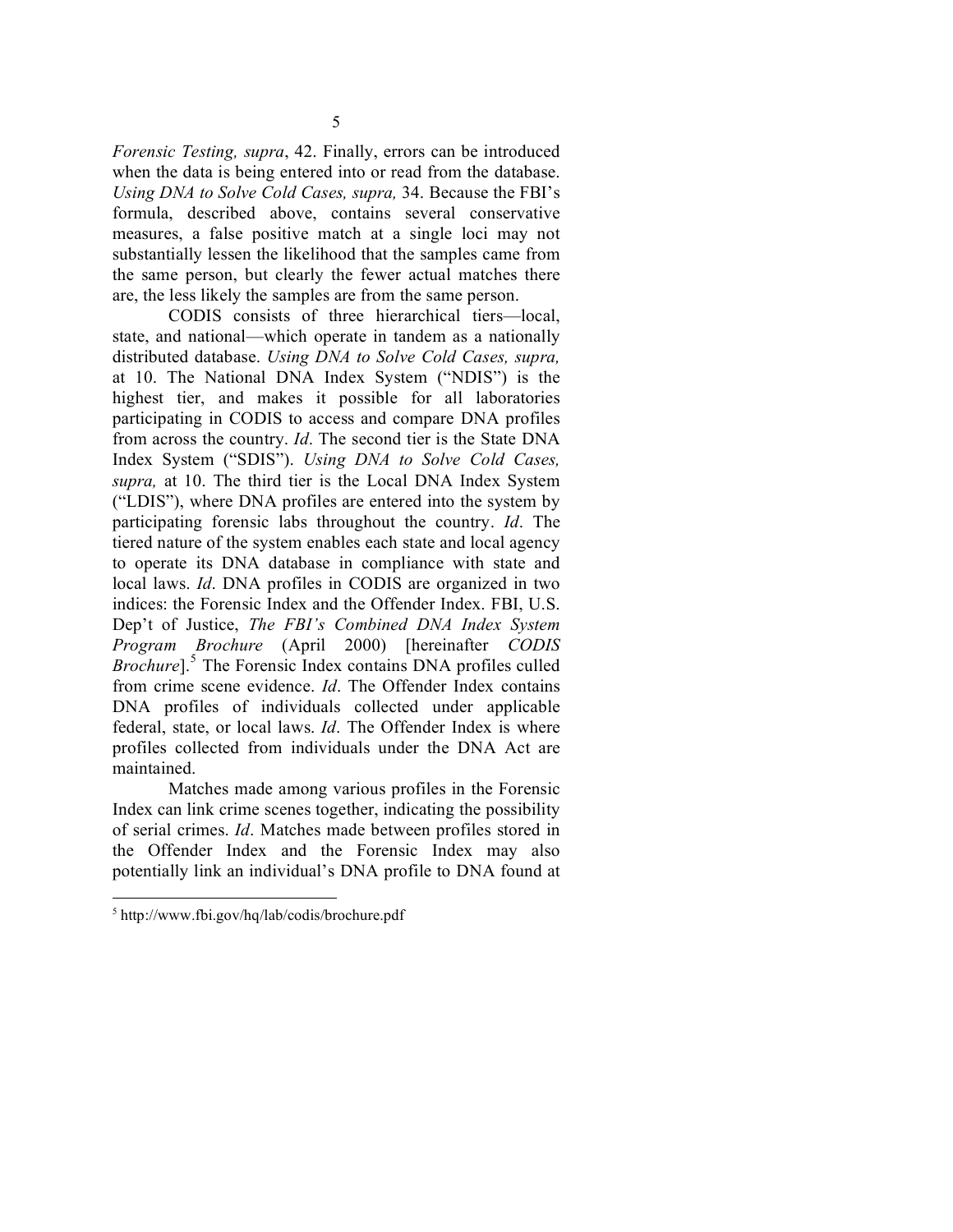a crime scene, tentatively identifying the perpetrator of the crime. *Id*. When such a match occurs, DNA analysts at the labs responsible for entering the matching profiles work together to confirm or invalidate the match. *Id*. The purpose of CODIS is to identify those present at the scene of a crime. There are separate databases for victim DNA and perpetrator DNA. In 2000, the National Institute of Justice advised that in the future, DNA databanks would vastly expand to include DNA from the general public, further encroaching upon personal privacy:

> Inevitably, there will be the increasing possibility of broadening the database to include the general public. There would be many advantages, such as identification of persons or body parts after accidents, or discover of kidnapped or lost people. At the same time, the risk to individual privacy would be enhanced and protection of anonymity would be harder.

### *Future of Forensic DNA Testing, supra,* 35-36.

As of April 2006, CODIS contained 3,275,710 DNA profiles. FBI, U.S. Dep't of Justice, *FBI CODIS – National DNA Index System* (Jan. 2004). <sup>6</sup> The number of profiles has grown rapidly from 210,000 profiles in April 2000. *CODIS Brochure*, *supra*. Of the nearly 3.3 million DNA profiles, 3,139,038 profiles are of convicted persons, and the remaining 136,672 DNA profiles are created from DNA evidence gathered from crime scenes, missing persons, relatives of missing persons, and unidentified remains. *FBI CODIS – National DNA Index System*, *supra*; FBI, U.S. Dep't of Justice, *Science and Technology in the Name of Justice, Part 2: FBI DNA Database Passes an Important Milestone* (Feb. 3, 2004) [hereinafter *FBI DNA Database Passes an Important*

 <sup>6</sup> http://www.fbi.gov/hq/lab/codis/national.htm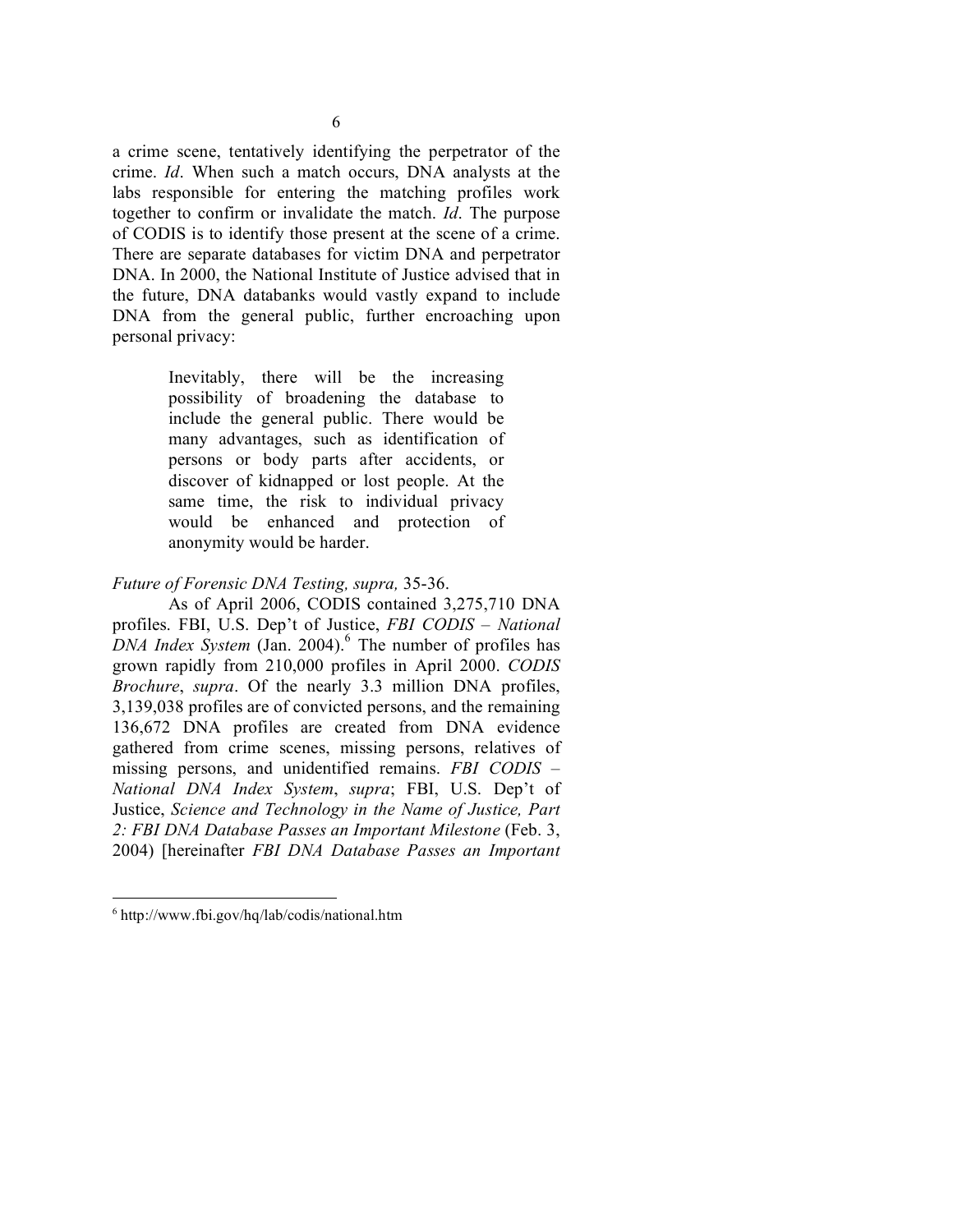*Milestone*]. <sup>7</sup> CODIS connects the 175 crime labs and the DNA databases all 50 states, the U.S. Army, and the FBI. FBI, U.S. Dep't of Justice, *CODIS Participating States* (Apr. 2006); <sup>8</sup> *FBI DNA Database Passes an Important Milestone*, *supra.* This increase in profiles is accompanied by an expansion the categories from whom DNA may be collected. The recent reauthorization of the Violence Against Women Act included a provision that allows for the collection of DNA from not only convicted offenders, but also from those merely arrested or detained. Violence Against Women Act § 1004, Pub. L. No. 109-162, codified at 42 U.S.C. § 14135a (2006). California, Kansas, Louisiana, and New Mexico have laws requiring that persons arrested for any felony provide DNA samples to be placed in the DNA database.<sup>9</sup> Minnesota, Texas, and Virginia require samples from persons arrested or charged with particular felonies.<sup>10</sup>

#### **II. DNA Contains Substantially More Information than a Fingerprint.**

### A. **DNA Profiles Reveal an Individual's Personal Traits**

The use of DNA profiles in law enforcement is sometimes likened to the use of traditional fingerprints because both a fingerprint and a DNA profile are compared with evidence collected from a crime scene to determine whether there are matching identifying features. *Using DNA to Solve Cold Cases,* 5. However, the information that can be obtained from a DNA sample is far more extensive than that from a fingerprint. DNA can provide information about a

 $^7$  http://www.fbi.gov/page2/feb04/codis020304.htm.

 $8 \text{ http://www.fbi.gov/hq/lab/codis/partstates.htm.}$ <br> $9 \text{ Cal. Penal Code § } 296(a)(2)(C) (2006); \text{H.B. } 2554, 2006 \text{ Leg.}, 2006$ Sess. (Kan. 2006); La. Rev. Stat. Ann. § 15:609 (2006); N.M. Stat. Ann. § 29-3-8.2 (2006).<br><sup>10</sup> Minn. Stat. Ann. § 299C.105 (2006); Tex. Gov't. Code Ann. §

<sup>411.1471</sup> (2006); Va. Code Ann. § 19.2-310.2:1 (2006).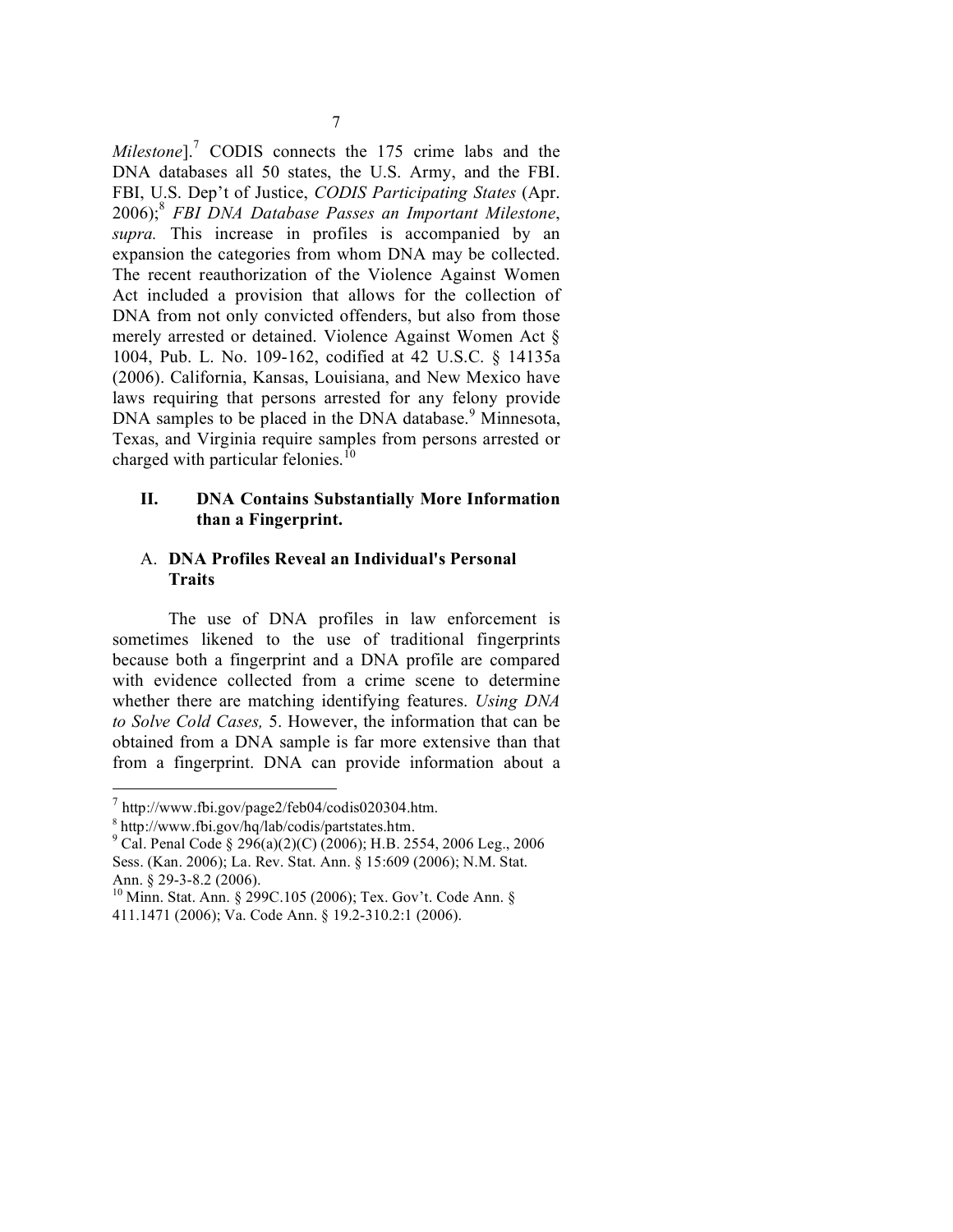person's race, ethnicity, or even susceptibility to certain diseases. According to the Human Genome Project, coordinated by the Department of Energy and National Institutes of Health to map and study the entire human genetic sequence:

> DNA profiles are different from fingerprints, which are useful only for identification. DNA can provide insights into many intimate aspects of a person and their families including susceptibility to particular diseases, legitimacy of birth, and perhaps predispositions to certain behaviors and sexual orientation. This increases the potential for genetic discrimination by government, insurers, employers, schools, banks, and others.

### *DNA Forensics*, supra.

Furthermore, "there is a chance that a person's entire genome may be available—criminal or otherwise. Although the DNA used is considered 'junk DNA' . . . in the future this information may be found to reveal personal information such as susceptibilities to disease and certain behaviors." *Id*.

The report of a major, two-year inquiry by the Australian Law Reform Commission and the Australian Health Ethics Committee of the National Health and Medical Research Council likewise found that DNA profiles hold vastly more information than fingerprints:

> Media and other accounts often suggest that DNA profiles are simply a modern form of fingerprint identification. In fact, DNA profiles differ from conventional fingerprints in several important respects. First, DNA holds vastly more information than fingerprints. A DNA profile can be used in establishing kinship relationships, and the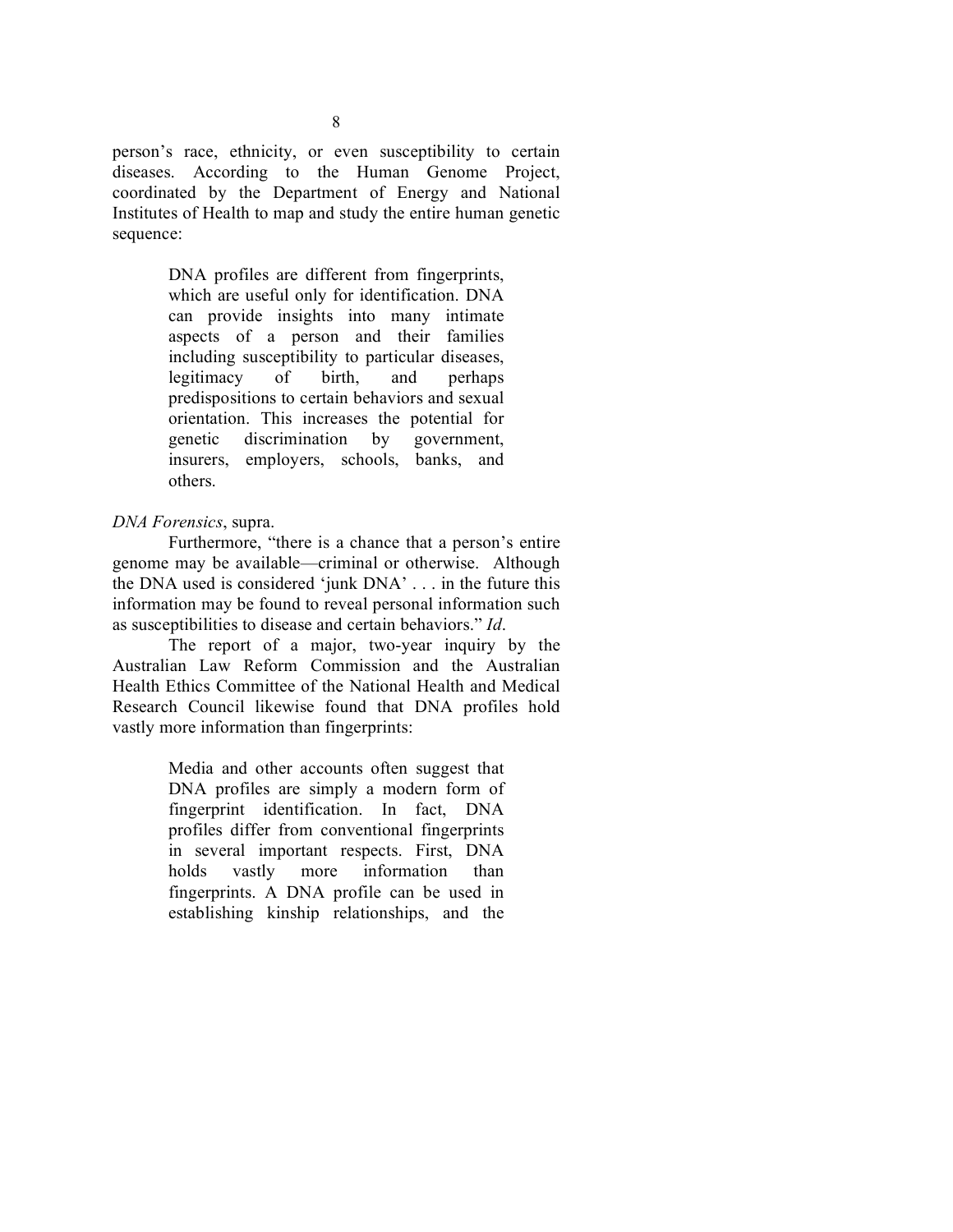sample from which the profile was obtained may hold predictive health and other information of a sensitive nature. Second, as genetic information is shared with biological relatives, an individual's profile might indirectly implicate a relative in an offence. Third, while it can be difficult to obtain fingerprints of such quality as to be useful in an investigation, DNA can be amplified from tiny and aged samples, and may be recovered from almost any cell or tissue.

Austl. Law Reform Comm'n, *Essentially Yours: The Protection of Human Genetic Information in Australia*  $(2003).$ <sup>11</sup>

The DNA profiles entered into the CODIS database can also reveal the likelihood that an individual is of a particular race. *Future of Forensic DNA Testing, supra,* 35, 39-42. Studies have revealed that the likelihood of a match between a Caucasian American sample and a random Caucasian American in a database is 45 times more likely than a match between the sample and a random African American. *Id.* at 60.

These correlations highlight privacy considerations not implicated by fingerprints, since it now seems more likely that the DNA profiles may, in fact, represent functional genetic material. The "junk DNA" sections that were selected for CODIS purposes are called "junk" only because their function is unknown. Until recently, DNA's main purpose was thought to be providing instructions for the creation of proteins. W. Wayt Gibbs, *The Unseen Genome: Gems among the Junk*, Scientific American, November 2003. This "coding" DNA was believed to be the operative part of DNA, and the amount of coding DNA was thought to correlate with the

 <sup>11</sup> *available at*

http://www.austlii.edu.au/au/other/alrc/publications/reports/96/ (last visited June 29, 2006).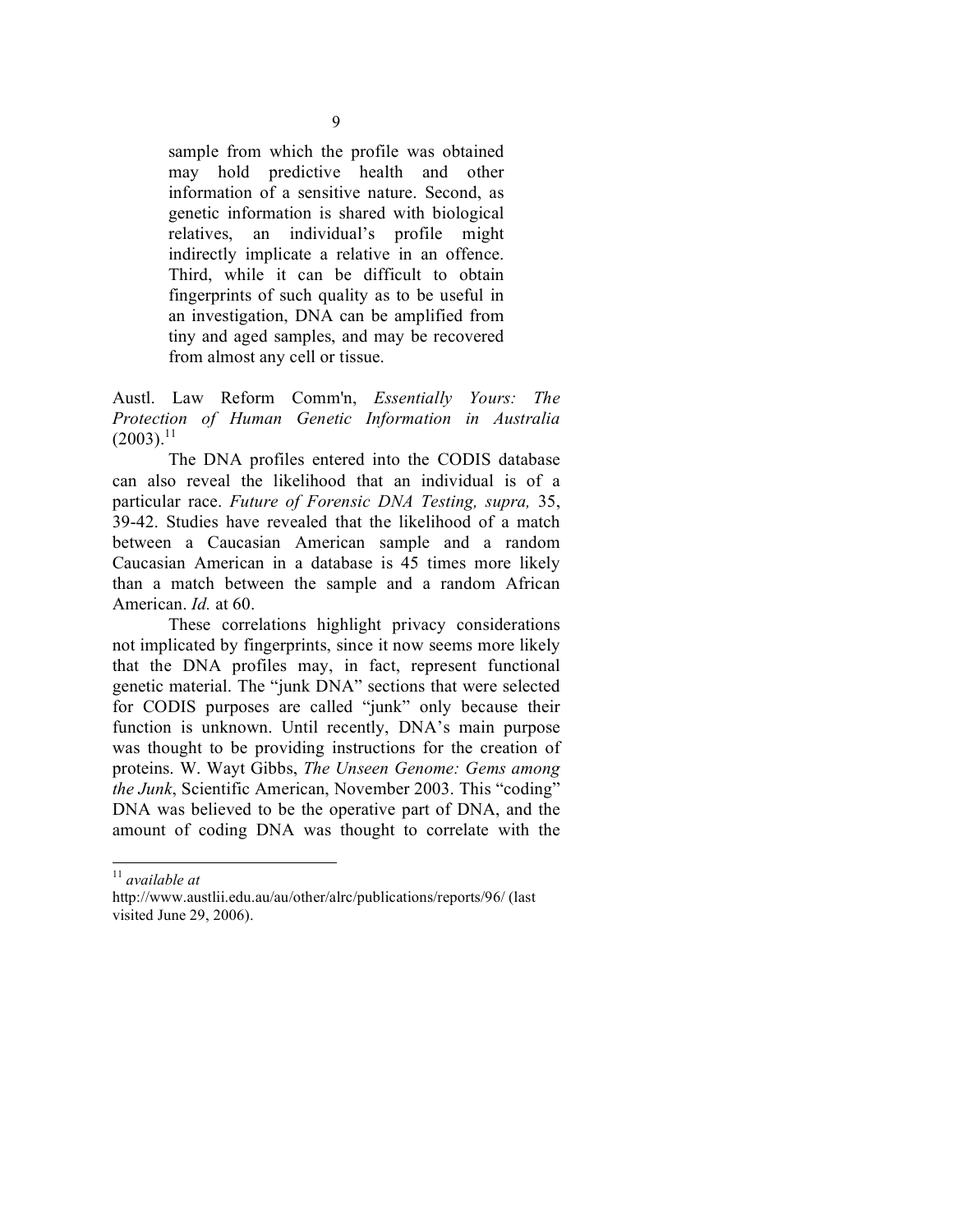complexity of the organism. New research is finding, however, that this correlation was misplaced. *Id*. "Noncoding DNA" is the "junk" DNA that is used for forensic DNA analysis. However, researchers are finding that, far from being evolutionary junk, it does have a function. For instance, researchers have identified sets of non-coding sequences that are likely to be implicated in genetic diseases. Adam Woolfe et al., *Highly Conserved Non-Coding Sequences Are Associated with Vertebrate Development*, 3 PLoS Biology 116, 128  $(2005).$ <sup>12</sup> It is important to note also that these research results have been published within the last 5-10 years, and research is proceeding rapidly. CODIS could easily be a database of meaningful genetic traits, even if those traits are not currently known.

# B. **DNA Profiles Implicate the Family of Profiled Individuals**

Not only can a DNA profile reveal information about an individual, it can, unlike a fingerprint, implicate members of an individual's family. "With 13 STR loci it is quite likely that a search of a database will identify a person who is a relative of the person contributing the evidence sample." *Future of Forensic DNA Testing, supra,* at 35. Profile matches occur between individuals with sibling and parent-child relationships. *Id.* at 35. Other close familial relationships can result in a profile match, though with less certainty. *Id.* at 35, 65-67. Such matches can result in situations in which individuals may be investigated by law enforcement merely for having a relative whose DNA was collected at a crime scene. This problem is likely to encourage the expansion of DNA profiles to include additional markers: "In addition to database development, a variety of genetic markers will find special applications in cases requiring information on family

 <sup>12</sup> *available at* http://biology.plosjournals.org/perlserv?request=getdocument&doi=10.1371/jounal.pbio.0030007 (last visited June 29, 2006).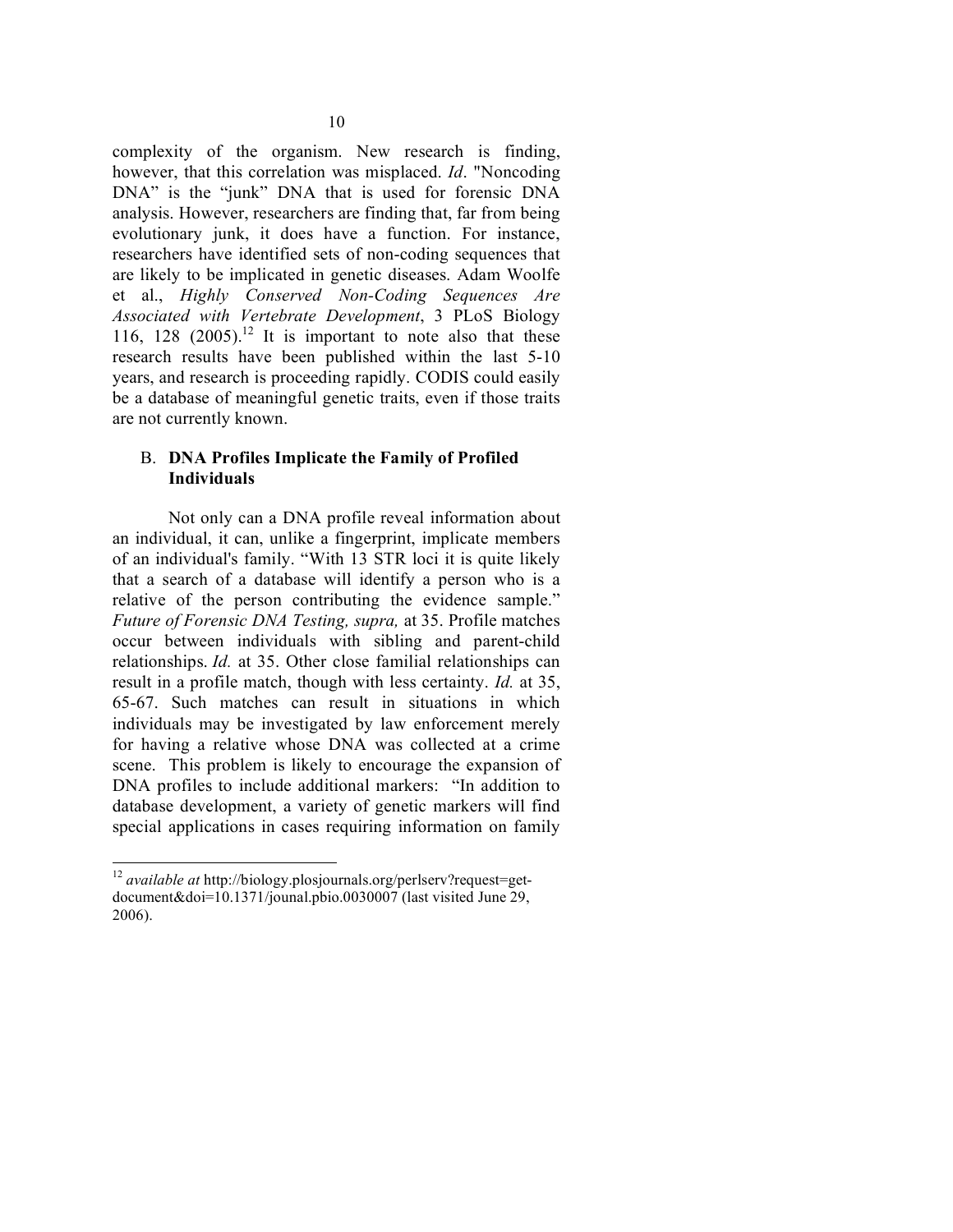lineage, difficult samples, and investigative problems." *Id*. at 34.

Familial searches are gaining viability in both theory and fact. "When crime scene samples do not match anyone in a search of forensic databases, the application of indirect methods could identify individuals in the database who are close relatives of the potential suspects." Frederick R. Bieber *et al.*, *Finding Criminals Through DNA of Their Relatives*, 312 Science  $1315-16$  (2006).<sup>13</sup> Boston police have applied these methods, using partial matches with individuals in the database to focus the investigation on that person's parents, siblings, or children. Gareth Cook, *Near match of DNA could lead police to more suspects*, Boston Globe, May 12, 2006, Metro, at A $1<sup>14</sup>$ 

This new use, although not yet widespread, dramatically affects the privacy of the family of anyone whose DNA is collected and profiled for law enforcement databases. This essentially "shifts the genetic surveillance from the individual to the family. " Bieber, *Finding Criminals Through DNA of Their Relatives*, *supra* 1316. Some states allow for database searching based on fewer loci than normally required for a forensics search based on "scientific reasons." These scientific reasons include the apparent presence of mixtures, sample degradation, limited sample availability, or the possible involvement of relatives. Seth Axelrad, Am. Soc'y of Law, Med. & Ethics, *State Regulations on Low Stringency / Familial Searches of DNA Databases* 1 (2004)*.* 15

The potential for identifying family members using these familial searching methods places innocent people under "lifetime genetic surveillance." Bieber, *supra*, 1316. Not only

 <sup>13</sup> *available at*

http://www.bioforensics.com/conference06/Familial\_Searches/Bieber\_<br>Science.pdf (last visited June 29, 2006).

<sup>&</sup>lt;sup>14</sup> *available at* http://www.boston.com/news/science/articles/

<sup>2006/05/12/</sup>near\_match\_of\_dna\_could\_lead\_police\_to\_more\_suspects. <sup>15</sup> http://www.aslme.org/dna\_04/reports/axelrad1.pdf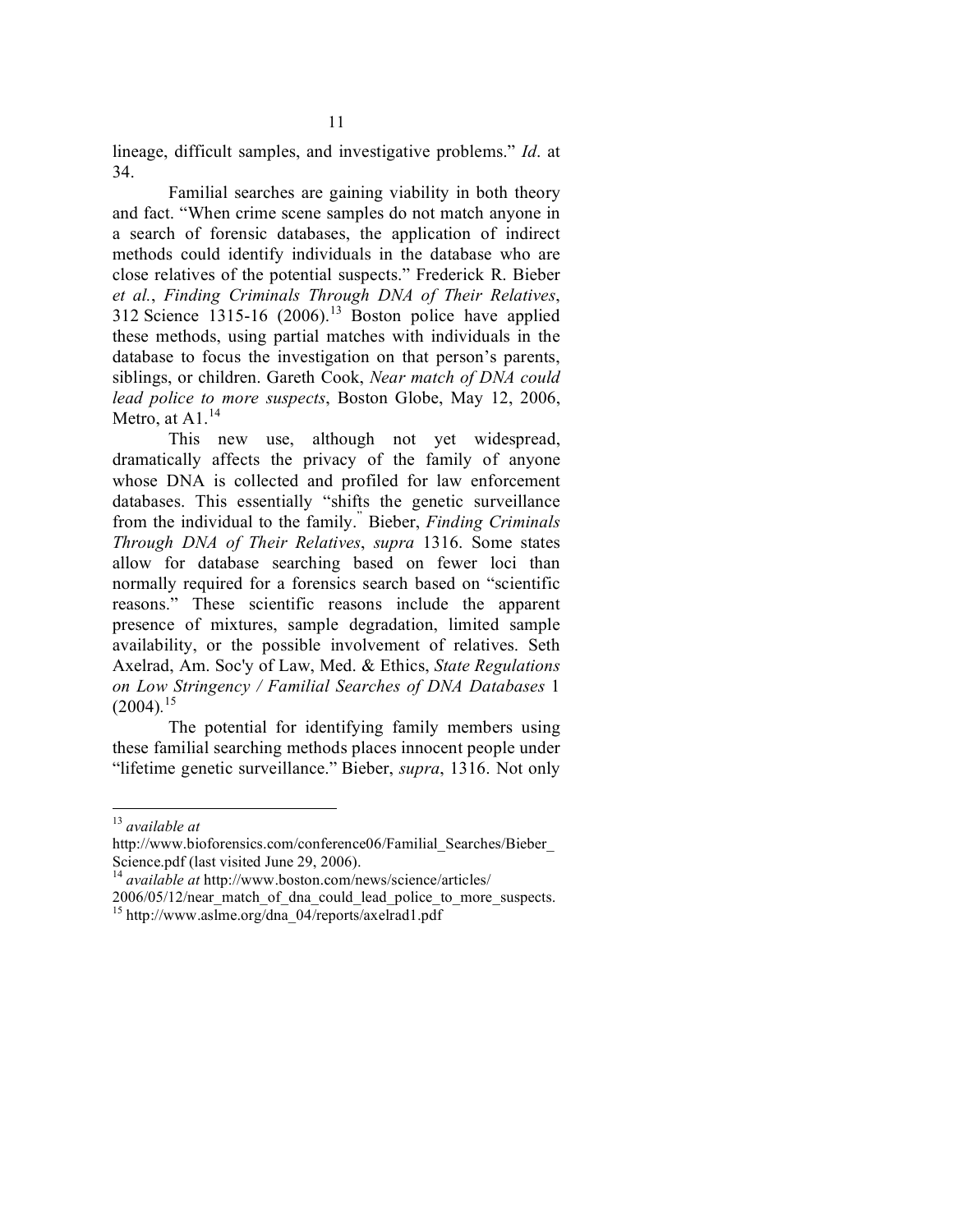does this implicate the privacy concerns of millions of innocent people, but the surveillance would also be strongly defined against race lines. The searches imposed on close, familial matches would therefore be defined by racial and social inequities.

# **III. Raw Samples are Retained Beyond the Need for Profiling**

The fact that DNA samples can be used for purposes unrelated to identification also raises the significant problem that the samples will be sought by others for purposes unrelated to the initial collection. In 2000, a working group of the National Institutie of justice submitted a report that outlined some of the group's concerns about DNA collection, storage, and analysis. *Future of Forensic DNA Testing*, *supra*. In this report, the authors cautioned that although "the majority of States now have sample storage policies," "[a]t present, there is no clear overall policy as to what happens to the DNA sample after profiles are added to the database." *Id.* at 36. In reality, "[c]ollected samples are stored, and many state laws do not require the destruction of a DNA record or sample after a conviction has been overturned." *DNA Forensics*, *supra*. According to the National Institute of Justice:

> It can be argued that saving the DNA permits retesting and inclusion of additional loci, particularly newly discovered ones. This would be much more efficient than searching out the person, who may not even be living. On the other side, it is argued that the profiles are recorded and that this information is all that is needed, not the DNA itself. Furthermore, those fearful of invasion of privacy are concerned lest the DNA become available to unauthorized parties or otherwise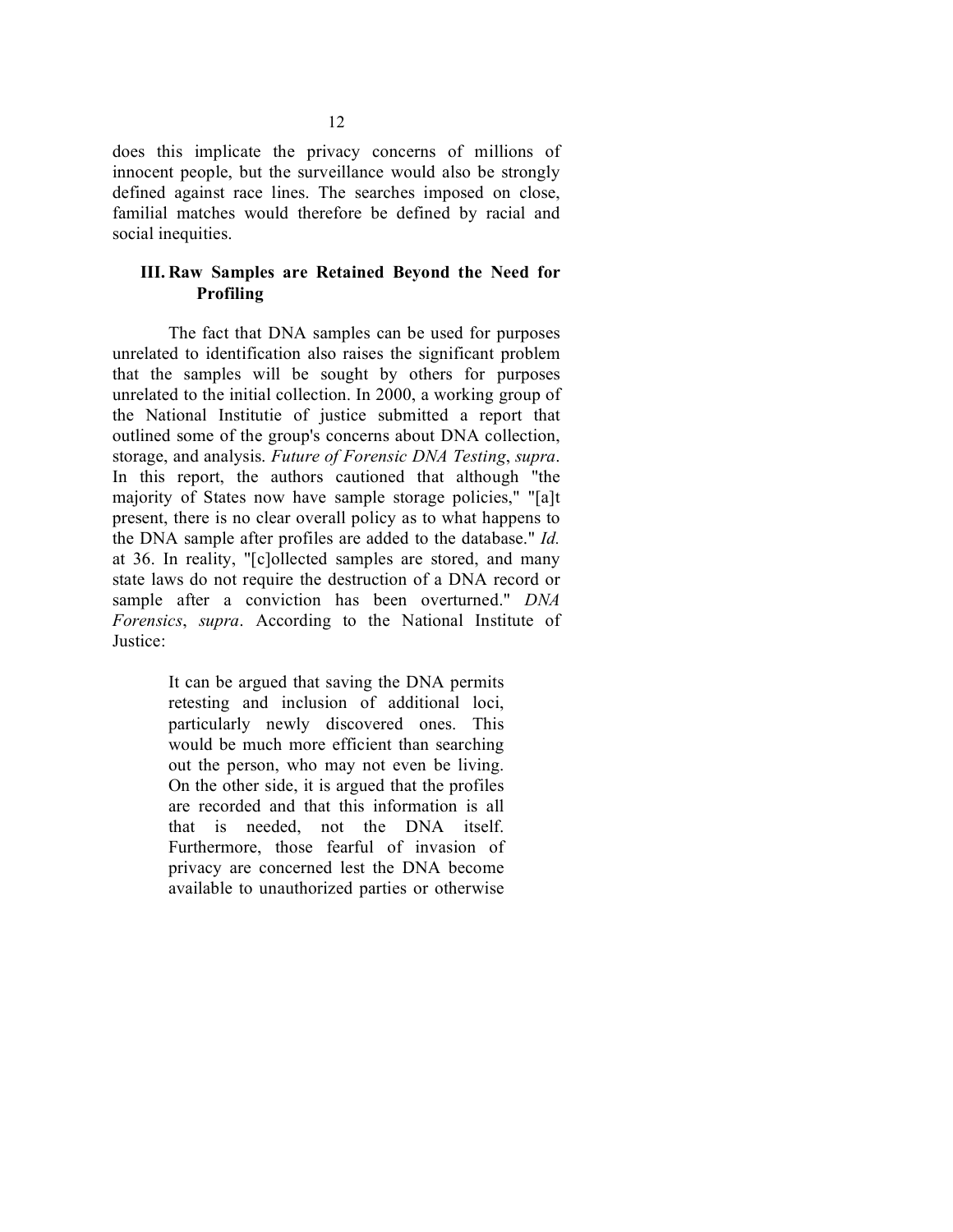be used in ways that would disclose information that ought to remain confidential.

#### *Future of Forensic DNA Testing*, *supra*, at 36.

More than a decade ago, the National Academy of Sciences recommended that samples be destroyed "promptly" after analysis. Comm. on DNA Tech. in Forensic Science of the Nat'l Acad. of Science, *DNA Technology in Forensic Science* 122 (Nat'l Acad. Press 1992). The Academy stated that "retention of DNA samples creates an opportunity for misuses—i.e., for later testing to determine personal information. In general, the committee discourages the retention of DNA samples." *Id.* at 122. The Academy stressed that "investigation of DNA samples or stored information for the purpose of obtaining medical information or discerning other traits should be prohibited, and violations should be punishable by law." *Id.* at 116.

These privacy concerns have led some states to create limited protections for the samples. Only Wisconsin statutorily requires that samples be destroyed after the completion of the DNA analysis. Seth Axelrad, American Society of Law, Medicine & Ethics*, Survey of State DNA Database Statutes* 5 (2005) (citing Wis. Stat. Ann. § 165.77 (2005)). <sup>16</sup> California and Idaho provide that unused samples can be disposed if certain privacy precautions are taken, but do not require disposal. *Id*. at 5. (citing Cal. Penal Code § 299.7 (2005) and Idaho Code Ann. § 19-5516 (2005)).

Several other countries have also taken steps to reduce the risk of subsequent misuse of DNA samples. <sup>17</sup> For example, under Australian law, crime victims, witnesses to a crime, and anyone who volunteers DNA for police use may limit the use of their DNA for certain purposes and request

<sup>&</sup>lt;sup>16</sup> http://www.aslme.org/dna\_04/grid/guide.pdf.  $17$  Legal protection for DNA samples varies widely around the world. *See generally* EPIC, *Privacy and Human Rights 2003: An International Survey of Privacy Laws and Developments* (2003) [hereinafter *Privacy and Human Rights*].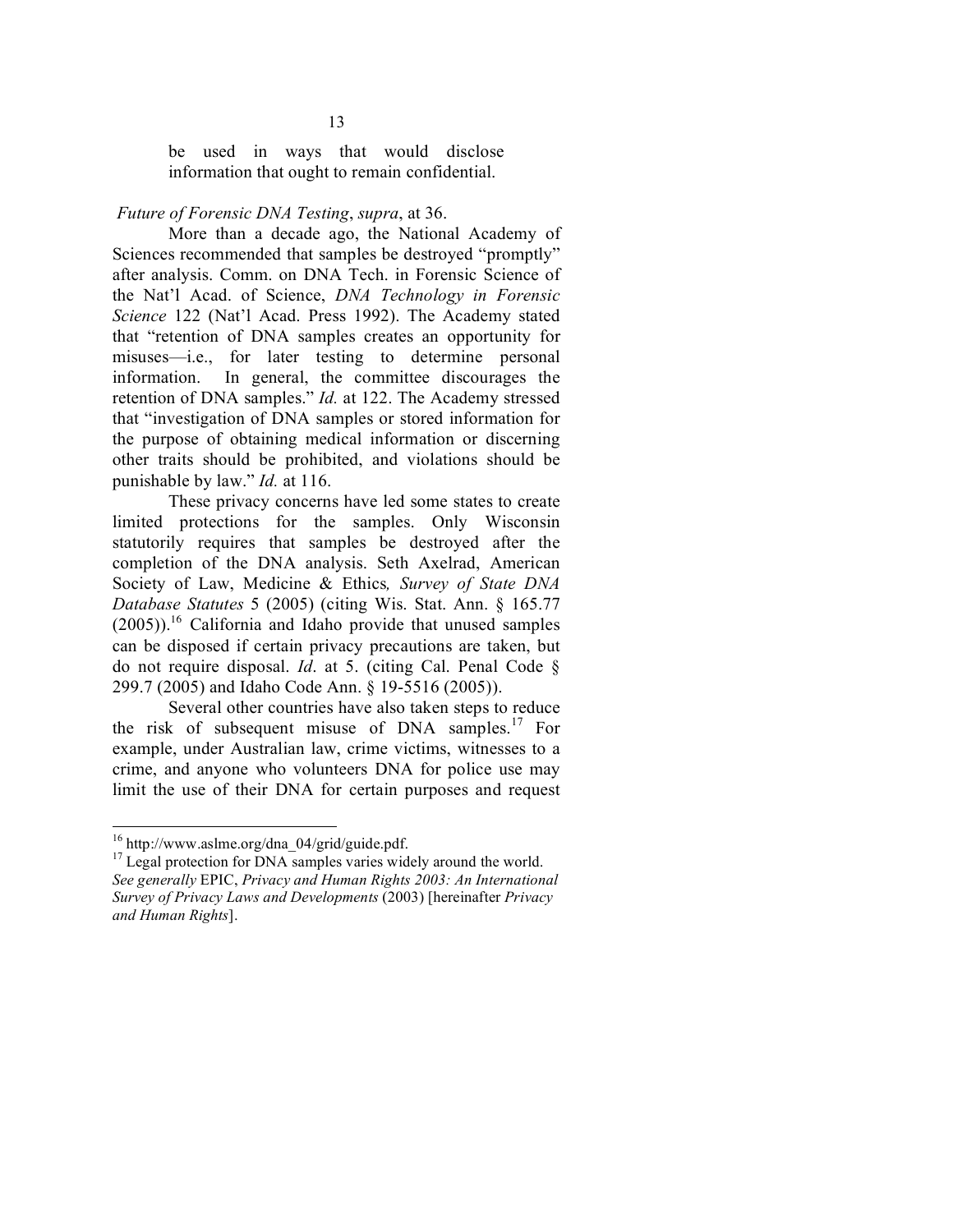that it be destroyed. W. Austl. Police Serv., *Sample Destruction*. <sup>18</sup> A crime suspect may also request destruction of his sample after a not guilty verdict or within two years of its acquisition if no charge is brought. A requester need only make his request in writing to the designated person in charge of request. New Zealand, Germany, Sweden, Denmark and the Netherlands currently require samples to be destroyed after the profile has been created. G. Gardiner, *DNA Profiling: Information Paper No 22/01*, 16 (2002). As one expert panel concluded:

> The Inquiry confirms its preliminary view that the balance should be tipped in favour of physical destruction of forensic material and information obtained from it, in order to maintain information security and public confidence in the use of DNA profiling for criminal investigations. However, in relation to profiles, where there is no capacity for further testing, it would be sufficient protection for these to be permanently and irreversibly de-identified. It should be noted in this context that coded data should not be considered 'de-identified' because coding, by its very nature, is reversible.

Austl. Nat'l Health and Med. Research Council, *National Statement on Ethical Conduct in Research Involving Humans* [15.8], [16.13], (1999). 19

In contrast, the U.S. Department of Justice is seeking to impose broad retention requirements absent federal authority. The FBI quality assurance standards for laboratories participating in CODIS state: "Where possible,

<sup>&</sup>lt;sup>18</sup> *available at* http://www.police.wa.gov.au/AboutUs/<br>AboutUs.asp?DestructionDNA (last visited June 2, 2006).

<sup>&</sup>lt;sup>19</sup> available at www.austlii.edu.au/au/other/alrc/

publications/reports/96/41\_Criminal\_Investigations.doc.rtf.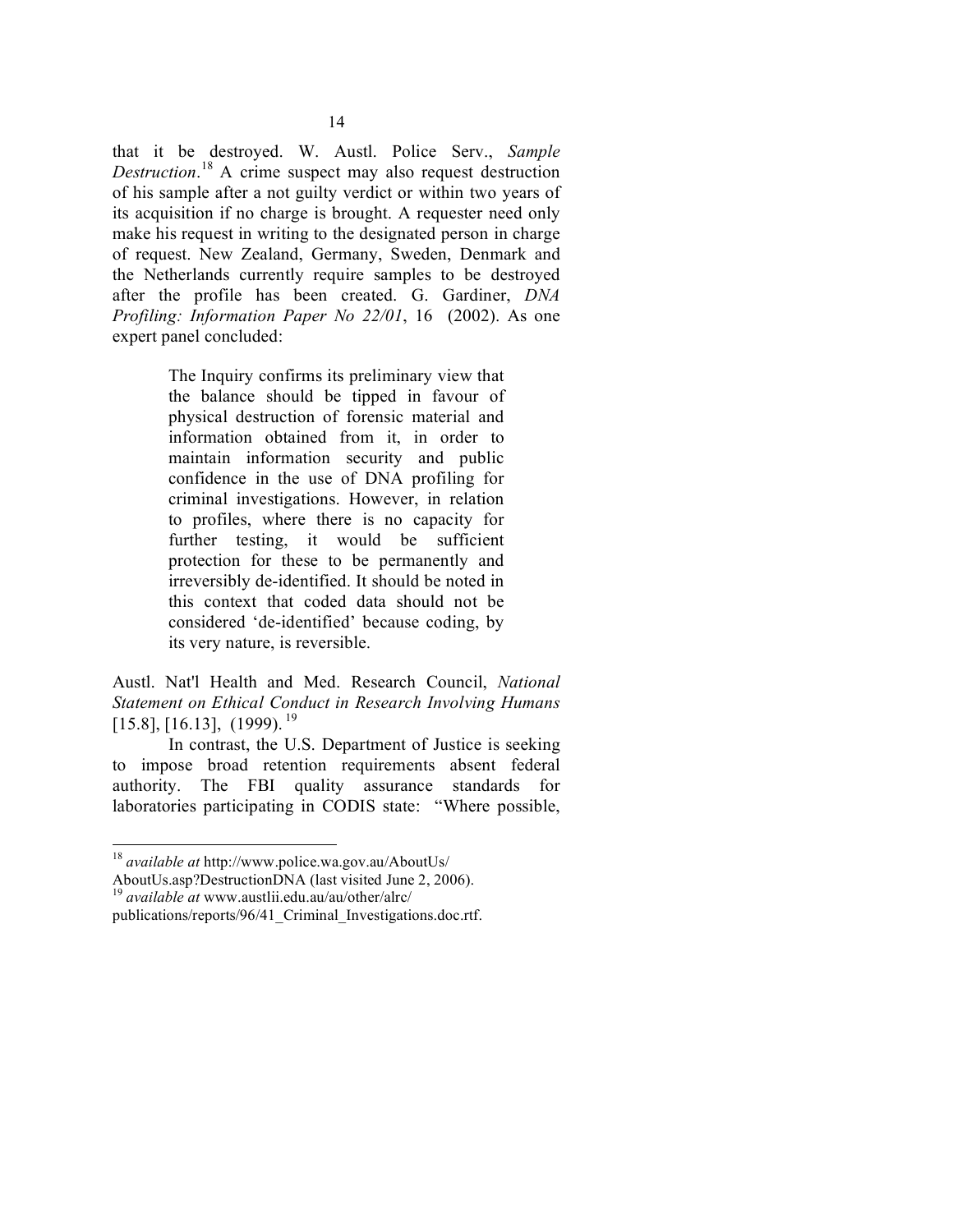the laboratory shall retain or return a portion of the evidence sample or extract." *See* FBI, U.S. Dep't of Justice, *Standards for Forensic DNA Testing Labs*. <sup>20</sup> Thereby, specimens may be stored indefinitely in case a profile is challenged or testing technology improves. Additionally, the recent renewal of the Violence Against Women Act, signed into law Jan. 5, 2006, authorized permanent retention of certain DNA samples. Violence Against Women Act § 1004, codified at 42 U.S.C. § 14135a (2006).

Likewise, some states provide for permanent retention or set minimums. *Survey of State DNA Database Statutes, supra,* 5 (citing Neb. Rev. Stat. § 29-4105). For example, Arizona requires that biological samples be maintained for at least 35 years. *Id.* at 5 (citing Ariz. Rev. Stat. § 13-610).

The vast amount of information contained within a raw tissue or blood sample, beyond the identifiers available in a DNA profile, amplify the privacy risks faced by those whose samples are retained. According to the National Institute of Justice:

> [T]he loci now used for forensic identification and likely to be used in the future are not individually indicative of any external appearance. But a search for markers associated with specific traits will ultimately reveal them. Some laboratories are actively searching for such marker genes. For example, determining that a DNA sample was left by a person with red hair, dark skin pigment, straight hair baldness, or color blindness may be practical soon, if not already.

*Future of Forensic DNA Testing, supra*, at 61. "Genetic markers for eye, hair, and skin color, for color-blindness, for

 <sup>20</sup> http://www.fbi.gov/hq/lab/codis/forensic.htm (last visited June 2, 2006).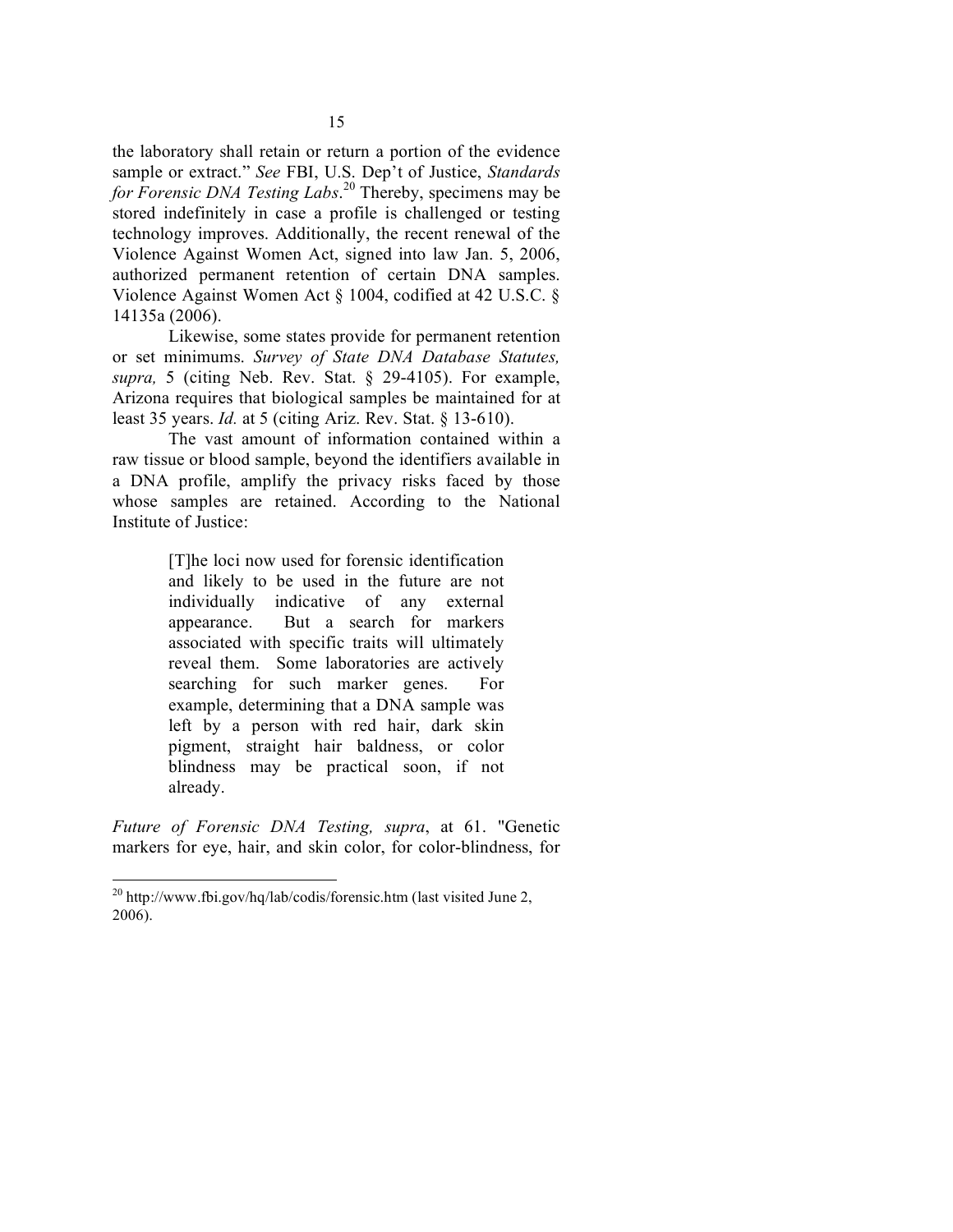baldness, and for less common traits such as albinism will soon be discovered, if they have not been already. We can expect the number [of identified genetic markers] to increase rapidly." *Id.* at 35. The executive administration's goal of "maximiz[ing] the use of the forensic sciences in the criminal justice system" encourages this precise type of research. *Advancing Justice through the Use of DNA Technology*, Statement of the White House (Mar. 2003).<sup>21</sup>

# **IV. Profiles may be Used for Non-Law Enforcement Purposes**

Some states explicitly prohibit the use of DNA profiles for purposes other than law enforcement. Other states prohibit specific uses of the information, such as obtaining information on physical traits and predisposition to certain medical conditions. *Survey of State DNA Database Statutes*, *supra*, 6*.* However, some states explicitly permit limited use of the DNA profiles or samples for medical research, academic or research purposes, or creating a statistical database. Thirteen states allow their DNA databases to be used for "other humanitarian purposes" and thirty-four states expressly allow the creation of a population statistical database - a database which allows for the analysis and interpretation of DNA profiles, albeit anonymous profiles. *Id.* at 7.

It is also conceivable that soon, if not already, scientists will request access to CODIS in what would serve as a preexisting goldmine of DNA data for their research. With access to such information, the scientists will argue the potential benefit to humanity in studying gene patterns among those persons with a propensity for criminal activity. The National Institute of Justice clearly foresaw this situation:

21 *available at*

http://www.whitehouse.gov/infocus/justice/dna\_initiative-crime.html.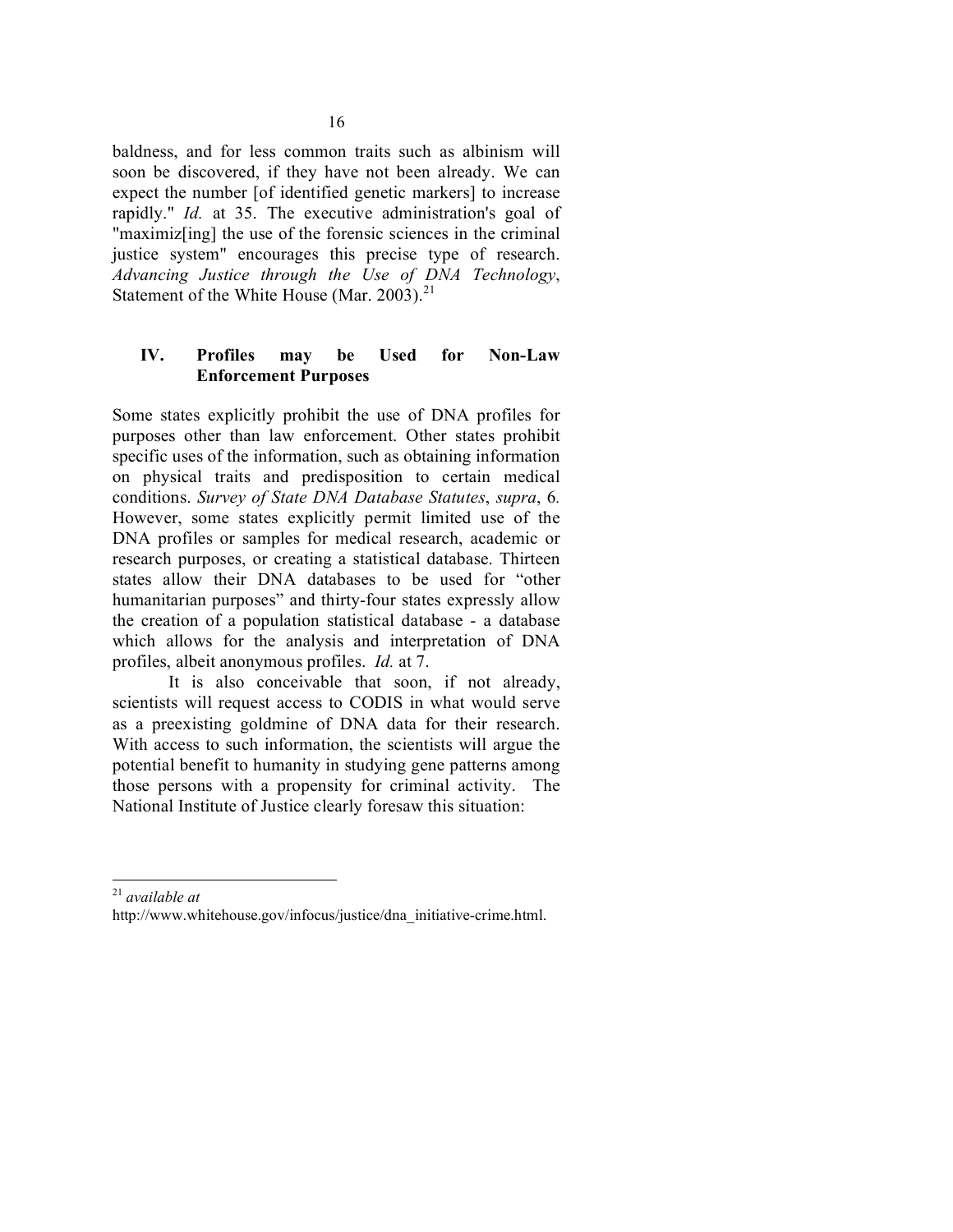As [CODIS] enlarges and if it is broadened to include persons convicted of a larger variety of crimes, it might be possible that statistical studies of the databases could reveal useful information. Inventive researchers may glean useful information of as statistical sort. At the same time, there would need to be protection against misuse or use by unauthorized persons.

*Future of Forensic DNA Testing, supra,* at 36. Nor is this simply speculation. In the United Kingdom, a national forensic DNA database has been opened to requests for access from researchers. Christopher H. Asplen, American Society of Law, Medicine, & Ethics, *The Non-Forensic use of Biological Samples Taken for Forensic Purposes: An International Perspective*. 22

### **CONCLUSION**

Compelling DNA profiles from probationers subjects them to exposure of a vast amount of personal information beyond an identifying mark. This information may be stored indefinitely, and implicates not only the individual, but family members as well. The samples can also be searched for nonlaw enforcement purposes, increasing the exposure and loss of privacy. For these reasons, amicus curiae respectfully requests that a Writ of Certiorari issue to review the judgment of the U.S. Court of Appeals for the District of Columbia Circuit.

Dated: June 30, 2006

Respectfully submitted,

MARC ROTENBERG

 $^{22}$  http://www.aslme.org/dna\_04/spec\_reports/asplen\_non\_forensic.pdf (last visited Jun. 28, 2006).